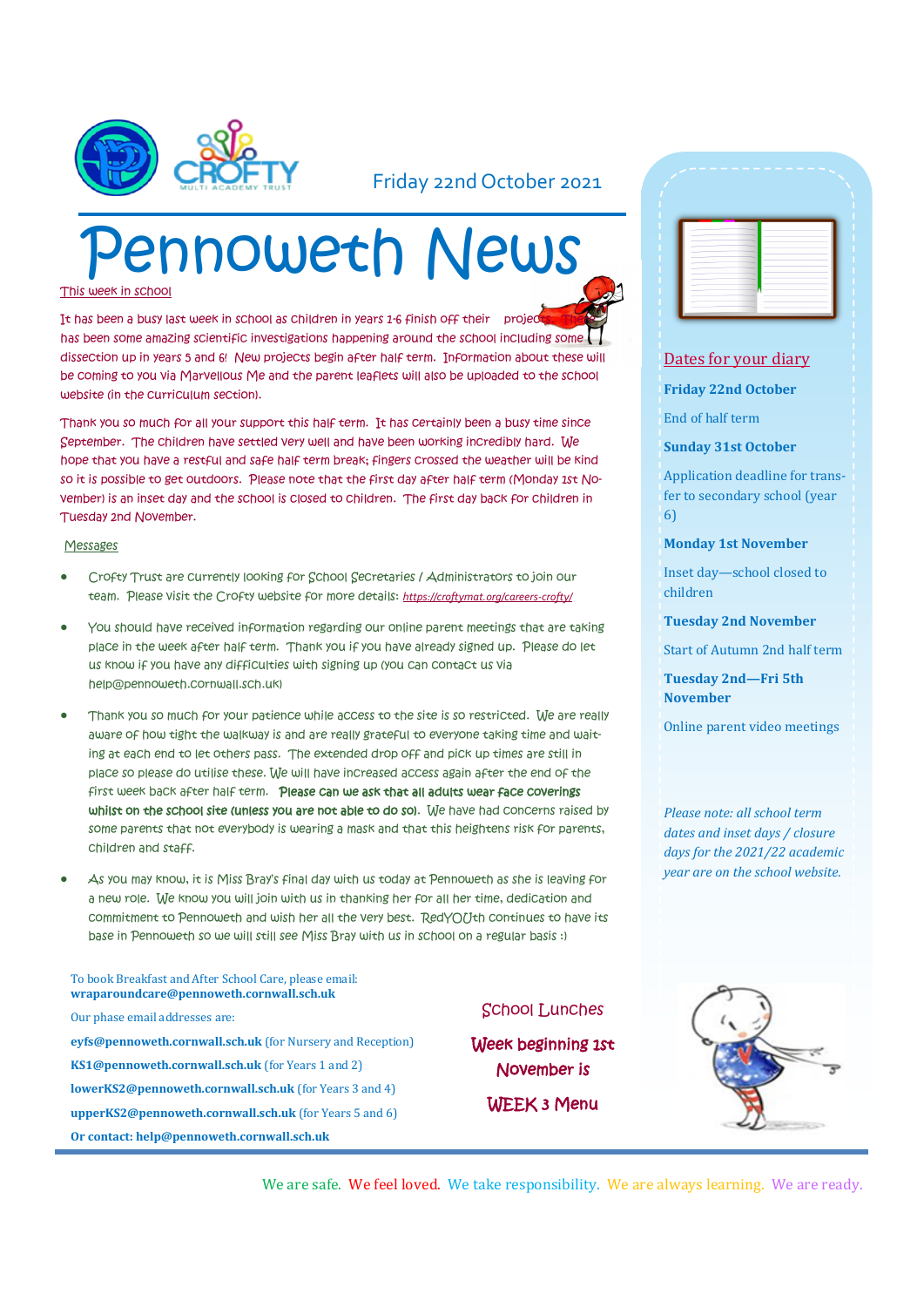# Character Qualities

We have 4 key characteristics that we are always on the lookout for! Each of these is represented by a character.

Considerate children are thoughtful, caring, sympathetic, helpful, polite, attentive, mindful and patient.

Inquisitive children are curious, inquiring, questioning, intrigued and eager to know.

Courageous children are bold, brave, valiant adventurous and determined.

Children who are being fun will be enthusiastic, excited, energetic, cheerful, light-hearted and will laugh!

We also have our Stars of the Week, who have been classroom superstars and DNA Champions for each phase.

| Quality     | Children Spotted in R, y1 and Y2 | Children Spotted in Y3, Y4, Y5 and Y6 |
|-------------|----------------------------------|---------------------------------------|
|             |                                  | Newlyn: William                       |
| Considerate | Porthcurno: Arianna              |                                       |
|             | Gwithian: Jayden                 | Mevagissey: Hunter                    |
|             | Marazion: Joseph                 | Porthleven: Harley C                  |
|             |                                  | Pendeen: Izzy                         |
|             |                                  | Lizard: Maddie                        |
|             |                                  | Godrevy: Cacee                        |
|             |                                  |                                       |
| Inquisitive | Porthcurno: Aliza                | Newlyn: Jack A                        |
|             | Gwithian: Kai                    | Mevagissey: Braxon                    |
|             | Marazion: Emillie                | Porthleven: Ruby                      |
|             |                                  | Pendeen: Sam                          |
|             |                                  | Lizard: Taylor                        |
|             |                                  | Godrevy: Emelija                      |
| Courageous  | Porthcurno: Tabetha              | Newlyn: Alfie                         |
|             | Gwithian: Leela                  | Mevagissey: Jensen                    |
|             | Marazion: Daniel                 | Porthleven: Rose                      |
|             |                                  | Pendeen: Amber                        |
|             |                                  | Lizard: Lucas                         |
|             |                                  | Godrevy: Christopher                  |
| Fun         | Porthcurno: Georgie              | Newlyn: Amelia                        |
|             | Gwithian: Lily D                 | Mevagissey: Evie                      |
|             | Marazion: Jakob                  | Porthleven: Jazmin                    |
|             |                                  | Pendeen: Tabby                        |
|             |                                  | Lizard: Boaz                          |
|             |                                  | Godrevy: Harry                        |
|             | Tintagel: Molly                  | Newlyn: Aela                          |
|             | Restormel: Miley                 | Mevagissey: Harry                     |
|             | Porthcurno: Lilly G              | Porthleven: Tilly                     |
|             | Gwithian: Albie P                | Pendeen: Walter                       |
|             | Marazion: Elodie                 | Lizard: Rebecca                       |
|             |                                  | Godrevy: Missy                        |

We are safe champions: KS1: Starla, LKS2: Maisie, UKS2: Marisa

We feel loved champions: KS1: Ezra, LKS2: Willow, UKS2: Callie

We take responsibility champions: KS1: Albie, LKS2: Lucia, UKS2: Isadora

We are always learning champions: KS1: Vinnie, LKS2: Ivy, UKS2: Eliza

We are ready champions: Tintagel: Alec, Restormel: Holly, KS1: Kaydon, LKS2: Olivia W, UKS2: Kaycee